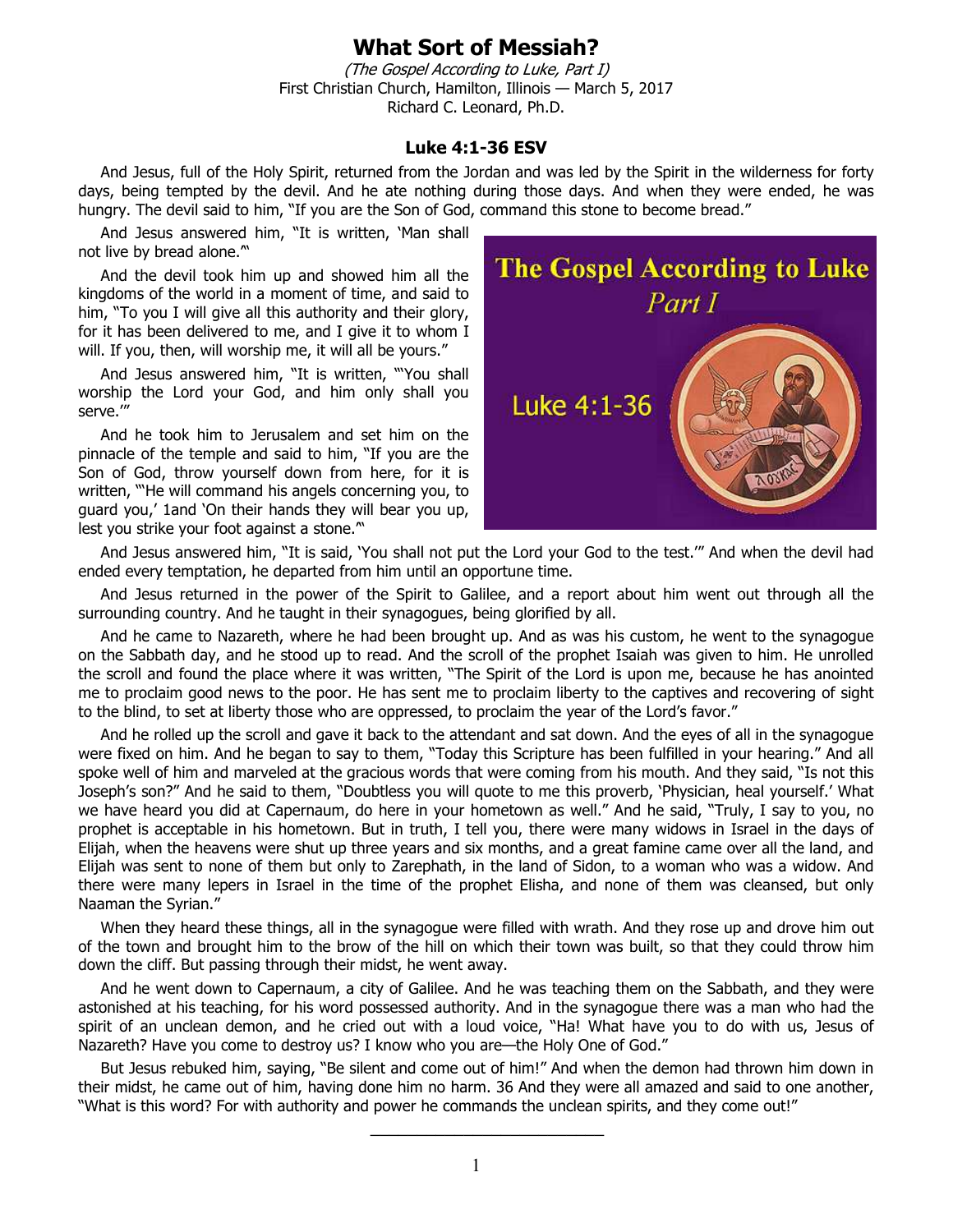Here's a "pop quiz" for you: Who wrote more of the New Testament than any other writer? Often you'll hear people say that Paul wrote the most, and in fact he is the author of more books of the New Testament. But many of those "books" are relatively short letters. The fact is it's Paul's associate, Dr. Luke, who wrote more of the New Testament by sheer volume, because he's the author of both the Gospel of Luke and the Acts of the Apostles. The Gospel has 24 chapters, and Acts has 28, and most of those chapters are pretty long. (Of course, Luke didn't divide his writing into chapters; that was done in the 13th century by the English Archbishop Stephen Langton, and the current division into verses didn't happen till 1551 when Robert Estienne published his Greek New Testament.)

Today is the first Sunday of Lent, and from now till Easter we'll be following Jesus through the Gospel According to Luke. Since Luke is such a long book we'll only be able to sample his material, especially some of the material found only in his Gospel. As you know, each of the Gospel authors (we call them Evangelists,



because they wrote Gospels) has his own "slant" on the story of Jesus  $-$  his teaching, his mighty acts, his death, and his resurrection. Each of them has his special material to work from, the reports and eyewitness accounts that have been handed down in their particular circles within the early church.

Luke is the only one who describes how he went about his work. At the beginning of his Gospel he addresses a man named Theophilus who, apparently, financed the writing and publication of Luke's work. Luke says, "Inasmuch as many have undertaken to compile a narrative of the things that have been accomplished among us, just as those who from the beginning were eyewitnesses and ministers of the word have delivered them to us, it seemed

good to me also, having followed all things closely for some time past, to write an orderly account for you, most excellent Theophilus" (Luke 1:1-3). So Luke includes a few things not found in the other Gospels, especially some of the most familiar parables of Jesus like the "Good Samaritan" and the "Prodigal Son." He follows the same general outline as the other Evangelists, but with variations he's picked up from his unique sources.

We've begun today with the account of Jesus' temptation, or testing, in the wilderness. The Gospels tell us that, after he was baptized by John, Jesus spent forty days in a remote place being tested by the devil. Those forty days are the model for the season of Lent which began on Ash Wednesday – forty days leading up to Easter, not counting Sundays. Traditionally, Lent has been a season of self-denial as Christian believers

prepare to celebrate the resurrection of the Lord. There's nothing in the Bible about Lent — for that matter, there's nothing in the Bible about observing Christmas or Easter, either — but Christians have traditionally found these seasons helpful in taking them through the Gospel story of Jesus. So, really, they're a kind of educational aid to help us remember what the Lord has done for us. You used to hear people speak of "giving up something for Lent" — some special denial of pleasure such as not eating meat or sweets. That's been more the Catholic practice than the Protestant, but what Protestants have typically done during Lent is to augment their acts of devotion, such as the community Lenten services in which six Hamilton churches take part.

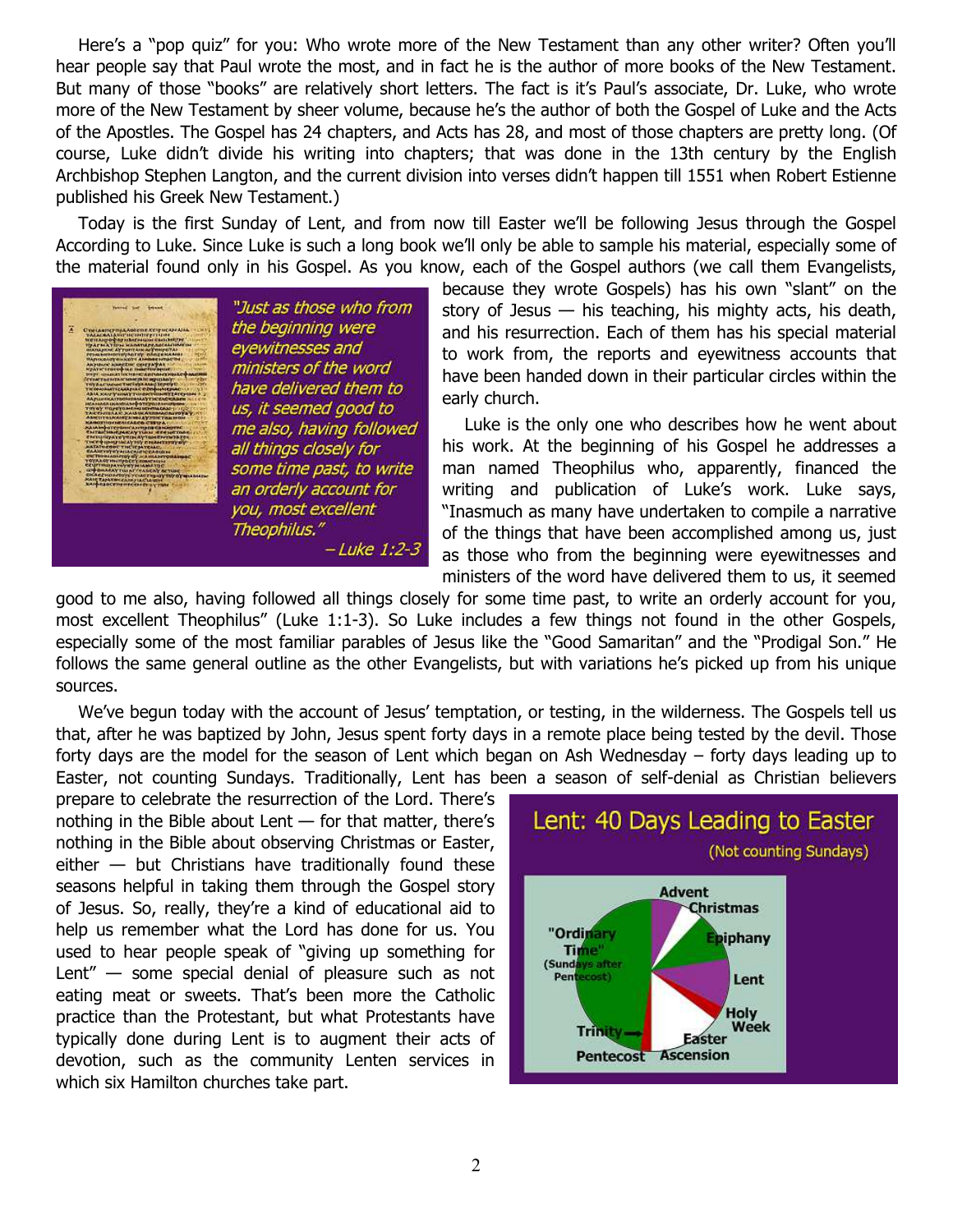The temptation of Jesus, then, has been a model for the observance of Lent. But that word "temptation" isn't the best translation of what Jesus went through. The Greek word is *peirasmos*, which means testing, a kind of ordeal. It's not the kind of "temptation" we sometimes talk about, where we're tempted, say, to eat something we ought not. When I was a child, my mother wasn't the world's greatest cook. That wasn't her



fault, because my grandfather had died leaving my grandmother with several children still at home, and my mother had to go to work to support her mother and her two younger brothers, my uncles. So Grandma didn't have much opportunity to teach my mother how to cook, and when I was growing up our supper table didn't have a lot of variety. It seemed like every other supper the dessert was canned peaches, which Mother would serve with those vanilla wafers  $-$  you know, the kind made with the same kind of pastry as an ice cream cone. Once there was a guest for supper, and Mother offered him another of those wafers. "It's a temptation," the guest replied; and after that we kids always called those wafers "temptations." But real temptation, or testing, is a far more serious matter than an occasional vanilla wafer!

So Luke is describing that time of testing Jesus underwent in the wilderness. What kind of testing was it that the enemy placed before him? Let's recall that Jesus has just been baptized; he's heard the Lord telling him, "You are my beloved Son; with you I am well pleased" (Luke 3:22). That's a quote from Psalm 2, addressed to the king of Judah. In other words, Jesus is being tested concerning *what sort of Messiah* he is to be. Think of the three possibilities the devil offers him: To solve the problem of world hunger caused by poverty: "Turn these stones into bread!" To solve the problem of warfare by ruling all nations, so there will be world peace: "If you'll worship me I'll put you in control of all nations." To solve the problem of which religion is the true one: "Jump off the temple and let the angels catch you; then everybody will know you're the Son of God, no questions asked!" How wonderful, we might think, if Jesus had accepted the devil's offer! Then we wouldn't have to deal with the economic inequalities that divide our troubled world. We could have been spared the ravages of warfare that have plagued mankind through history, and threaten to continue to do so in our own time. And we wouldn't be facing the onslaught of radical Islam, for example, because the whole world would realize that the only true God is the Father of the Lord Jesus.

But Jesus doesn't buy into any of these possibilities. For each of them he has an answer  $-$  an answer from the Word of God, in fact from the Book of Deuteronomy. Man doesn't live by bread alone, but by the Word of God. People are to obey only the Lord God, not some earthly trans-national authority. And you can't force God to validate you as the only source of religious truth or the only representative of the divine. The Jews of the first century had many ideas about what the Messiah, the Lord's anointed, was supposed to be; but they all boiled down to a figure who would, somehow, vindicate Israel as the special people of God and free them from their exile under foreign domination. Jesus in his time of testing, however, looked deeply into the Word of God and rewrote the book on Messiahship. Drawing, especially, on



Isaiah's picture of the Servant of the Lord who, by his suffering, brings forgiveness and redemption to God's people, Jesus recast the story of Israel and its hopes around himself. As the Son of God he would do what no one — not even his own disciples — expected a Messiah to do, and through his teaching, his healing, his suffering, and his resurrection he would bring about the onset of the kingdom of God and the new creation.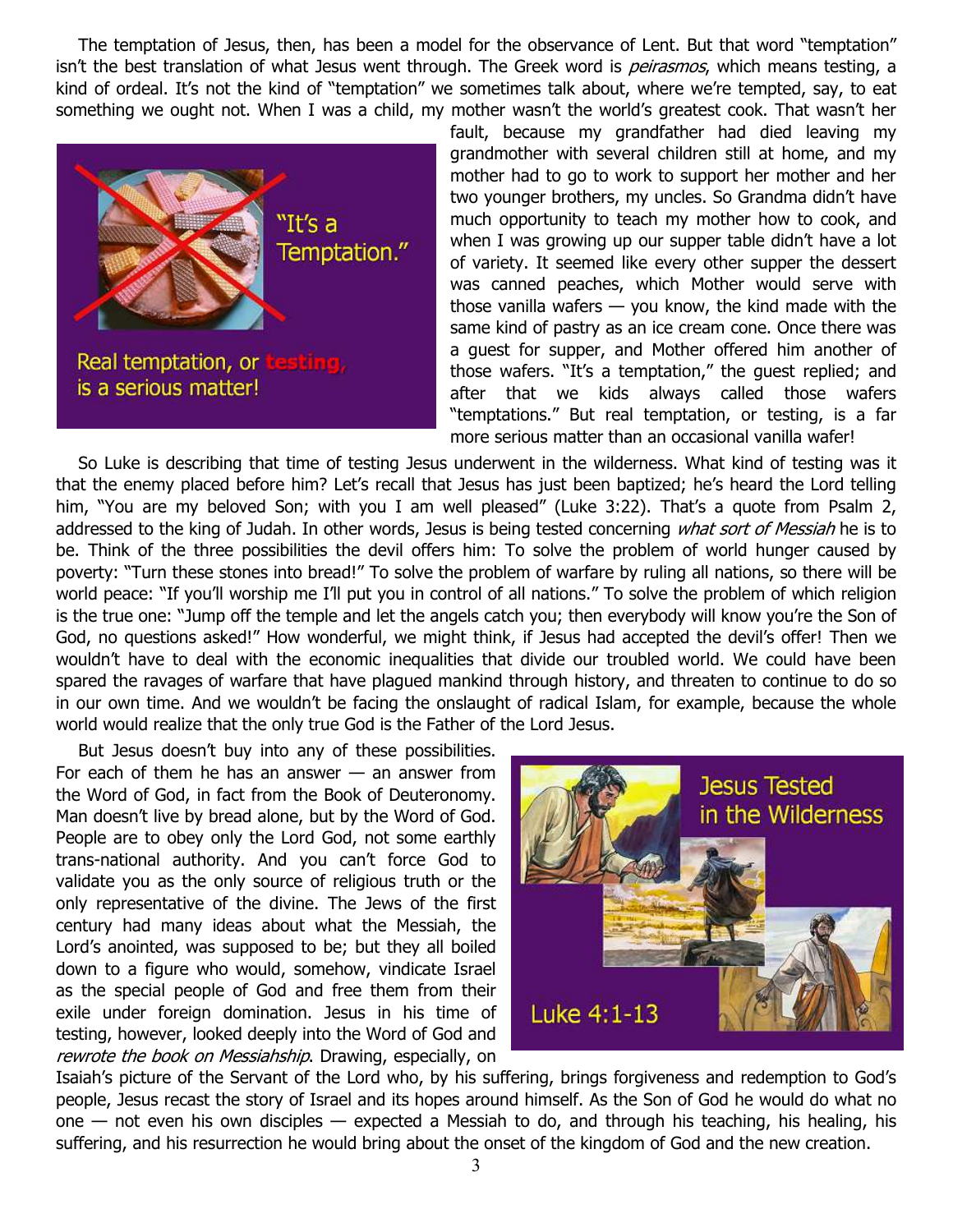How do we know what happened there, in the wilderness, as Jesus confronted the tempter? Nobody else was there to record the events. Jesus must have told his disciples of his struggle, and how he met the test. He must have done this so they, too, could meet the same kind of test with the same weapon, the Word of God. Are you and I, as his disciples today, ever tested with the temptations of a Messiah? Are we tempted, for example, to focus our efforts on putting bread on the table, so to speak — to concentrate on getting our material needs supplied — to the exclusion of building a life on the principles of the Word of God? It's a temptation to hold back on giving to others, or to the work of God, but Scripture is clear that when we act with generosity the Lord will bless us abundantly in return. Are we tempted to control other people, to manipulate them into doing what we want them to do, in the mistaken notion that by doing so we can eliminate strife in our lives? What a misguided expectation — that never happens, if we try it things only get worse! Are we tempted to answer the question, "Who really is God?" by saying, "It's all about me"? Selfcenteredness is the dominant religion of our culture today. Yes, we're not Messiahs but we get tested just as the Messiah was. Praise God, we have the same weapon Jesus used to fight off these temptations. We have the Word of God, which Paul calls "the sword of the Spirit" (Ephesians 6:17). We have the Word of God which, Hebrews says, "is living and active, sharper than any two-edged sword, piercing to the division of soul and of spirit, of joints and of marrow, and discerning the thoughts and intentions of the heart" (Hebrews 4:12).



"The Spirit of the Lord is upon me, because he has anointed me to proclaim good news to the poor. He has sent me to proclaim liberty to the captives and recovering of sight to the blind, to set at liberty those who are oppressed, to proclaim the year of the Lord's favor." - Luke 4:18-19

So in the account of his testing we see that Jesus has rewritten the book on Messiahship, and we see this also in what happens next when he's invited to read Scripture in the synagogue of Nazareth. This was Jesus' original hometown; people knew him, evidently, as the student of the Scriptures that all faithful Jewish men were expected to be. It was customary to invite a respected local man, or even a visitor, to read the Scriptures on the Sabbath. So the president of the Synagogue hands Jesus the scroll of the prophet Isaiah. Now, the readings for each Sabbath were set by custom; you didn't just get to pick whatever passage you wanted to read. Notice, though, that Jesus instead unrolls the scroll to one particular spot he has in mind, what we now call chapter 61. "The Spirit of the Lord is upon me, because he has

anointed me to proclaim good news to the poor. He has sent me to proclaim liberty to the captives and recovering of sight to the blind, to set at liberty those who are oppressed, to proclaim the year of the Lord's favor" (Luke 4:18-19).

How do you suppose the people of Nazareth heard these familiar words from Isaiah? "Scraping up a livelihood is such a struggle for us; how wonderful if we poor people could be prosperous! And what a great thing it would be if we captives of the Roman Empire, and Herod, Caesar's client king in Galilee, could have our national freedom once again! We're victimized not only by a foreign occupation, but also by sickness, blindness, vicious attacks of demonic powers  $-$  oh, could we not be set at liberty from these oppressing conditions! Let the Lord look with favor upon us, and deliver us! After all, hasn't Jesus just told us that this Scripture is being fulfilled right now?"

Yes, those would all be good things to have happen, and in his own way Jesus will do all these things; but when he quotes these words of Isaiah he does so with a twist. Why do I say that? Because of what Jesus leaves out at the end of the quotation. Isaiah wrote, "to proclaim the year of the LORD'S favor, and the day of vengeance of our God" (61:2). Jesus leaves out the "vengeance" part — the part that promises Israel that God will avenge them for the harm their enemies have done. Jesus sees the task of Israel's Redeemer differently: not to punish the Gentiles for their oppression of Israel, but to lead Israel's return to the Lord's original purpose for his people — to be a blessing to all nations, to lead all people into the family of God.

At first the people in the synagogue don't seem to notice Jesus' omission. Luke tells us "all spoke well of him and marveled at the gracious words that were coming from his mouth" (4:22). But that all changes,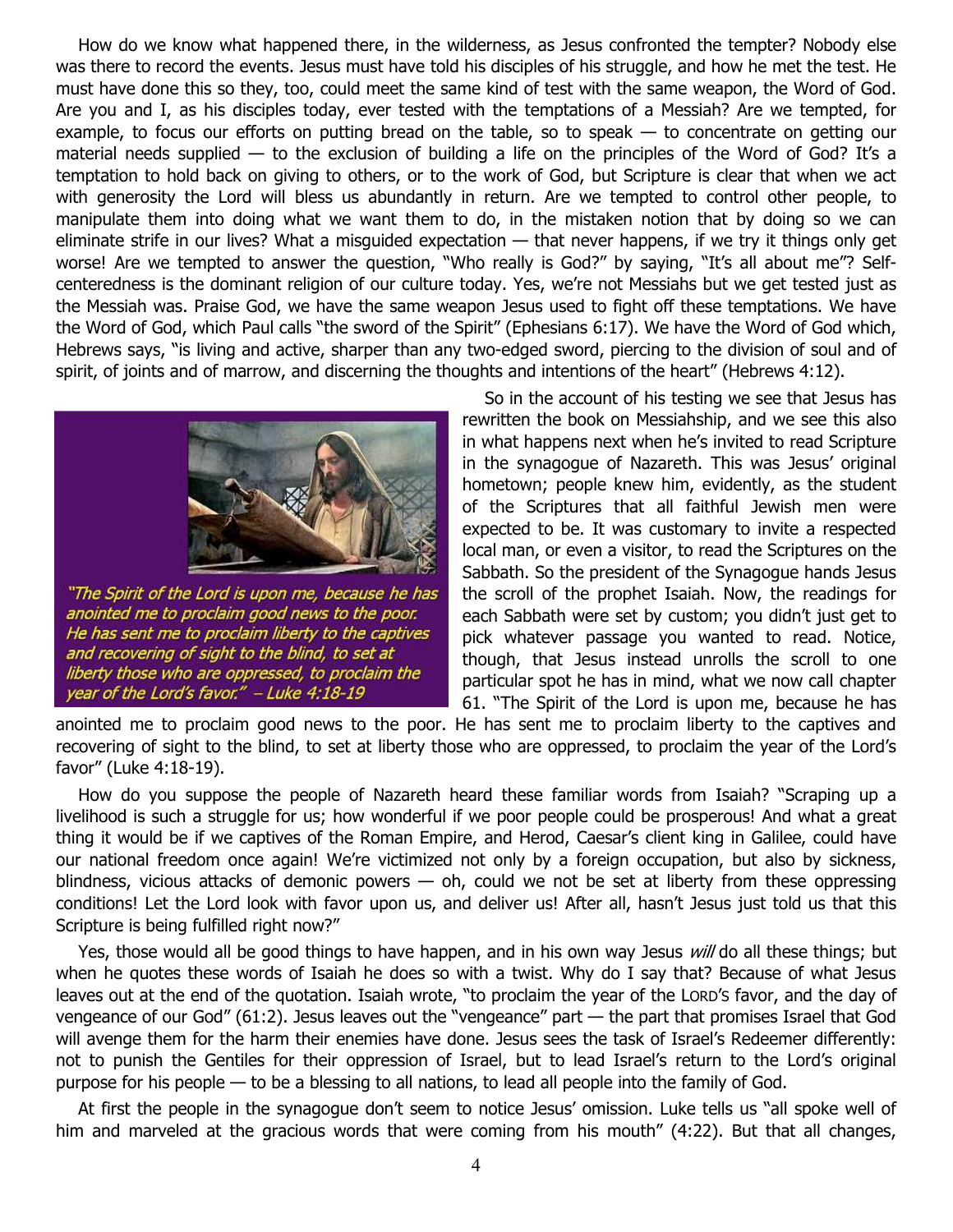because Jesus doesn't let the matter rest. He goes on to point out how the prophets of Israel defied current expectations. Instead of confining their ministry to the people of Israel, they reached out to Gentiles like the widow of Zarepath in Sidon, or Naaman the Syrian official. Jesus knows this reshaped perspective on the role of a leader of Israel is going to upset his audience, and states what has become a proverb, in Mark's version: "A prophet is not without honor, except in his hometown and among his relatives and in his own household" (Mark 6:4).

As we might expect, the people of Nazareth aren't crazy about what Jesus has told them. They drive him out of town and try to throw him over a cliff. That's what  $we'd$  like to do, isn't it, to people who tell us things we don't want to hear? It's not comfortable to have your ideas challenged — as we've seen recently in our national political situation, and still witness in each day's news. And I'm sure you and I deal daily with similar situations in our personal relationships. But Jesus challenged the expectations of the people in his religious environment, and his challenge took him, eventually, to the cross.

Just as Jesus redefined the role of Messiah in his temptation in the wilderness, so also he redefined it in the synagogue of Nazareth. Yes, he did come as the

"Truly, I say to you, no prophet is acceptable in his hometown."  $-Luke 4:24$ 



Lord's anointed "to proclaim good news to the poor . . . to proclaim liberty to the captives and recovering of sight to the blind, to set at liberty those who are oppressed, to proclaim the year of the Lord's favor" — only not in the way his hearers typically understood. We see that in what follows, as Jesus moves on to Capernaum, where he apparently made his home from then on. There, once again in the synagogue, he teaches the people about the emerging kingdom of God. Luke says, "they were astonished at his teaching, for his word possessed authority" (4:32). He didn't teach like their usual teachers, the Pharisees and their scribes, who just repeated traditional doctrines because they had nothing new to say.

No, Jesus has heard a fresh word from the Father, a renewed insight into God's purpose as revealed in the Scriptures, and he speaks out of that authority that comes direct from the Holy Spirit. As he said in Nazareth, "the Spirit of the Lord is upon me." And the Lord backed up that authority with action, for to everyone's amazement Jesus cast an unclean spirit out of a man. The man was under demonic oppression, and Jesus had compassion on him. But there was another reason Jesus had to cast out the spirit — because of what the spirit was making the man cry out: "I know who you are — the Holy One of God." Even if people don't realize who

"What is this word? For with authority and power he commands the unclean spirits, and they come out!" - Luke 4:36



Jesus really is, these demonic spiritual forces know all to well who he is, and that he's come to take them down! But it's too soon for this secret — what scholars have called "the Messianic secret"  $-$  to be exposed. As Paul says, if the authorities knew who Jesus was, "they would not have crucified the Lord of glory" (1 Corinthians 2:8). Who Jesus really is must be kept hidden to all but those who believe in him, or the drama of salvation will not be played out according to God's plan. Who Jesus is will be evident when God raises him from death, but for now his hearers can only marvel because, as Luke says, "they were all amazed and said to one another, 'What is this word? For with authority and power he commands the unclean spirits, and they come out!'"